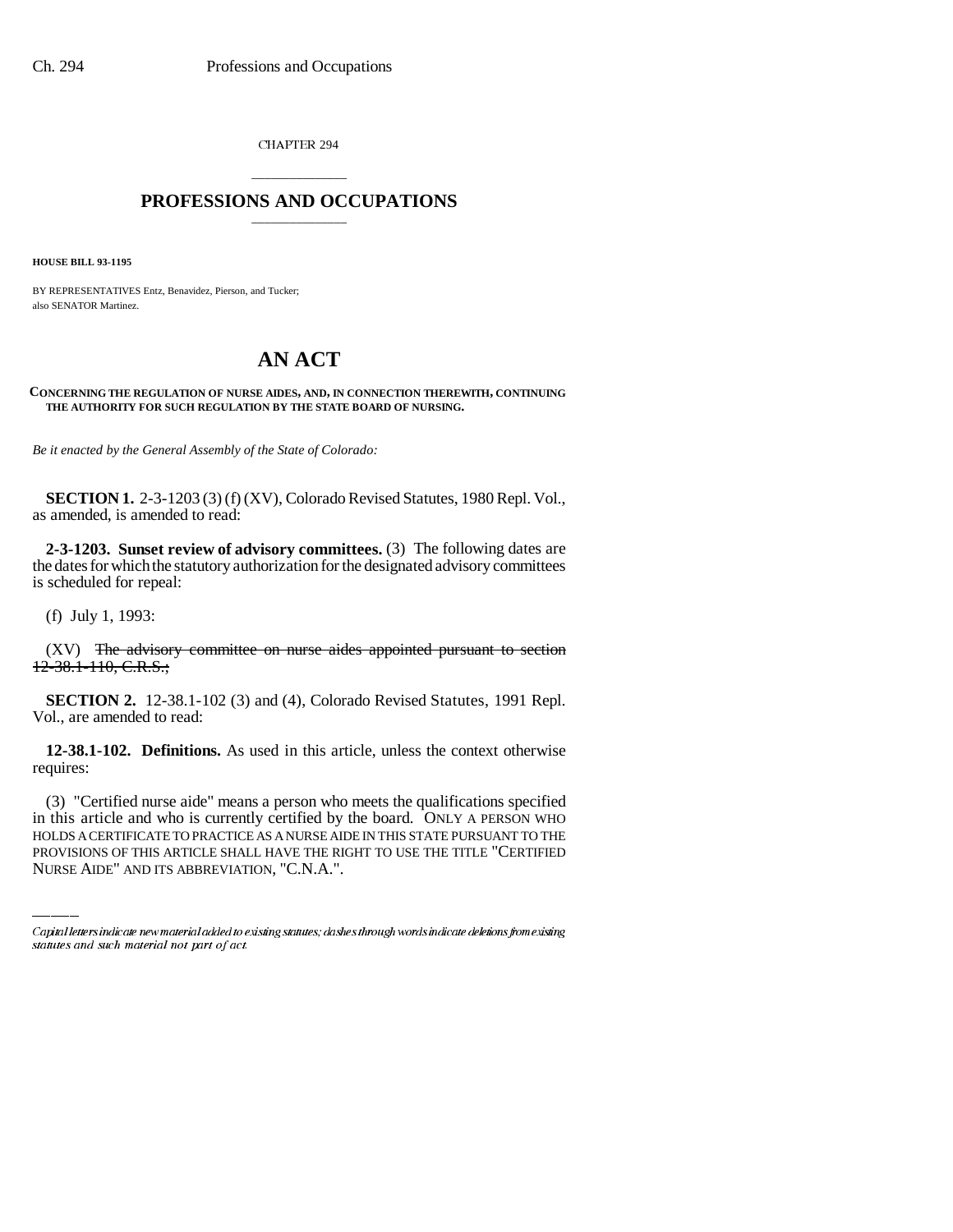(4) "Medical facility" means a nursing facility licensed by the department of health or HOME HEALTH AGENCIES certified by the department of health to receive medicare or medicaid funds, PURSUANT TO THE FEDERAL "SOCIAL SECURITY ACT", AS AMENDED, distinct part nursing facilities, or home health agencies OR ENTITIES ENGAGED IN NURSE AIDE PRACTICES AS SUCH PRACTICES ARE DEFINED IN SUBSECTION (5) OF THIS SECTION. certified by the department of health to receive medicare funds. "Medical facility" does not include a licensed hospital engaged primarily in providing acute care to patients, except to the extent that federal law or regulation requires such hospital to be included in the definition of "medical facility" HOSPITALS AND OTHER FACILITIES LICENSED OR CERTIFIED PURSUANT TO SECTION 25-1-107 (1) (1), C.R.S.

**SECTION 3.** 12-38.1-103, Colorado Revised Statutes, 1991 Repl. Vol., is amended BY THE ADDITION OF THE FOLLOWING NEW SUBSECTIONS to read:

**12-38.1-103. Certification - state board of nursing.** (5) (a) THE BOARD SHALL NOT ISSUE A CERTIFICATE TO A FORMER HOLDER OF A CERTIFICATE WHOSE CERTIFICATE WAS REVOKED UNLESS THE APPLICANT MEETS THE REQUIREMENTS OF THIS ARTICLE, HAS SUCCESSFULLY REPEATED AN APPROVED EDUCATION PROGRAM AS REQUIRED BY THE BOARD, AND HAS REPEATED AND PASSED A COMPETENCY EVALUATION.

(b) NO NURSE AIDE CERTIFICATE HOLDER WHO HAS HAD A CERTIFICATE REVOKED MAY APPLY FOR RECERTIFICATION BEFORE A ONE-YEAR WAITING PERIOD AFTER SUCH REVOCATION.

(6) FUNDING FOR THE NURSE AIDE CERTIFICATION PROGRAM, AS OPERATED BY THE DEPARTMENT OF REGULATORY AGENCIES, SHALL BE PROVIDED BY THE FEDERAL MEDICAID AND MEDICARE PROGRAMS. MEDICAID FUNDING SHALL BE SECURED BY THE DEPARTMENT OF SOCIAL SERVICES AND MEDICARE FUNDING SHALL BE SECURED BY THE DEPARTMENT OF HEALTH. ALL SUCH FUNDING SHALL BE FORWARDED TO THE DEPARTMENT OF REGULATORY AGENCIES FOR ITS USE IN OPERATING THE NURSE AIDE CERTIFICATION PROGRAM. THE DEPARTMENTS OF SOCIAL SERVICES AND HEALTH SHALL TAKE ALL REASONABLE AND NECESSARY STEPS TO SECURE SUCH FUNDING FROM THE FEDERAL MEDICAID AND MEDICARE PROGRAMS.

**SECTION 4.** 12-38.1-109, Colorado Revised Statutes, 1991 Repl. Vol., is amended to read:

**12-38.1-109. Renewal of certification.** Each certificate to practice as a nurse aide shall be renewed biennially upon payment of a specified renewal fee established pursuant to section 24-34-105, C.R.S. The board may reduce such fee if federal funds are available. Such fee shall not be subject to the provisions of section 24-34-104.4, C.R.S. At the time of such renewal, the nurse aide shall submit proof to the board, as required by federal law or regulation, that he has performed OF EITHER HAVING PERFORMED nurse aide services, OR THE EQUIVALENT, AS DEFINED IN RULES AND REGULATIONS, for pay during the preceding twenty-four-month period and shall attest that he has completed the required ongoing training or that he has completed OR HAVING COMPLETED a new training program approved under the provisions of this article during the preceding four TWENTY-FOUR months.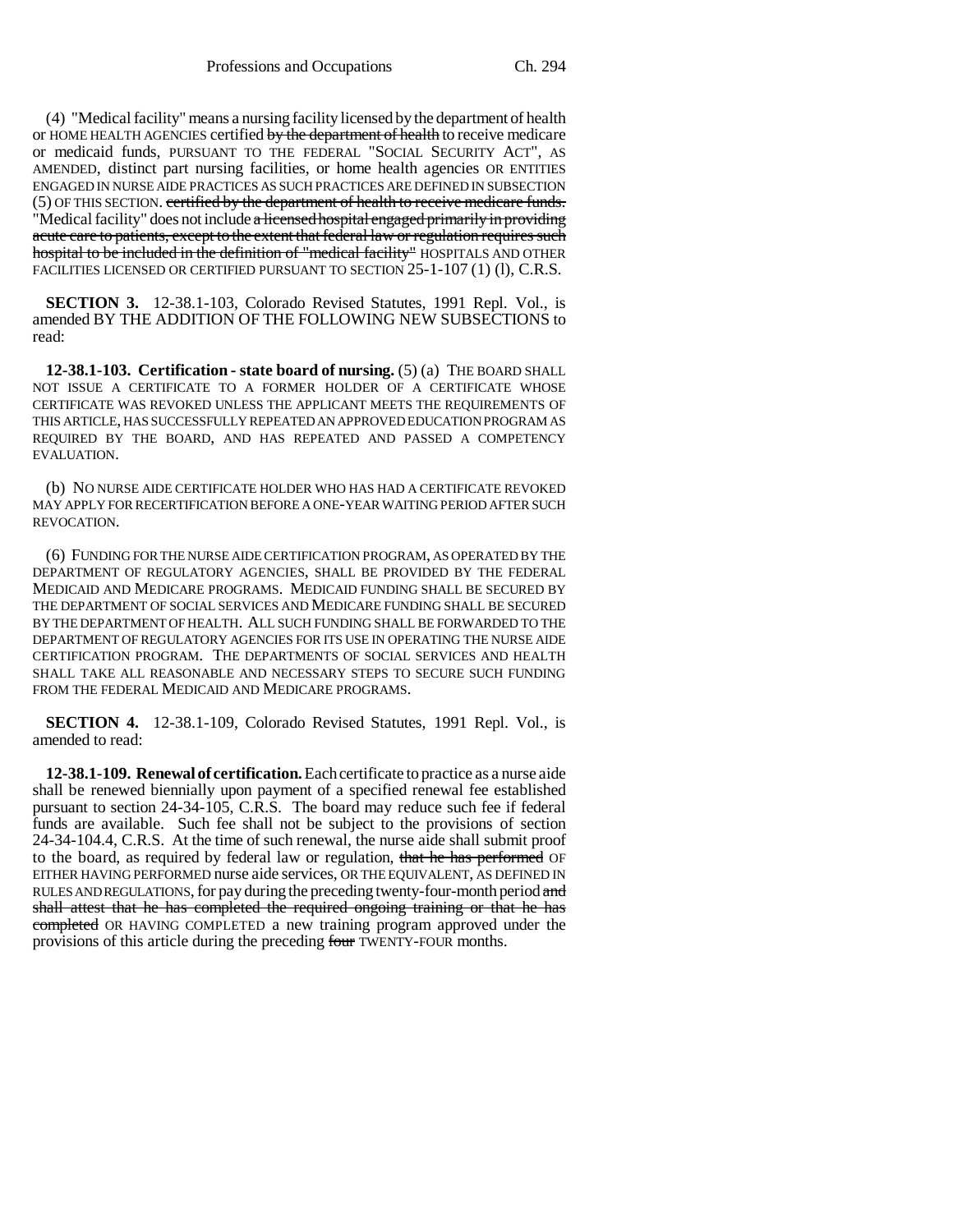**SECTION 5.** 12-38.1-110 (1) and (2), Colorado Revised Statutes, 1991 Repl. Vol., are amended to read:

**12-38.1-110. Advisory committee.** (1) To assist in the performance of its duties under this article, the board may designate an advisory committee. Such committee shall be composed of five members. One member shall be a certified nurse aide, one member shall be a member of the state board of nursing, one member shall be a department of health employee ONE MEMBER SHALL REPRESENT PROFESSIONAL ASSOCIATIONS COMPOSED OF HOME HEALTH AGENCIES, one member shall be from a group representing the concerns of senior citizens, and one member shall represent professional associations composed of medical facilities NURSING HOMES. A DEPARTMENT OF HEALTH EMPLOYEE SHALL SERVE AS AN EX OFFICIO MEMBER. Committee members shall be compensated for their services in accordance with the provisions of section 24-34-102 (13), C.R.S.

 $(2)$  (a) This section is repealed, effective July 1, 1993.

(b) Prior to said repeal, the advisory committee shall be reviewed as provided for in section 2-3-1203, C.R.S.

**SECTION 6.** 12-38.1-111 (1) (m), Colorado Revised Statutes, 1991 Repl. Vol., is amended, and the said 12-38.1-111 is further amended BY THE ADDITION OF A NEW SUBSECTION, to read:

**12-38.1-111. Grounds for discipline.** (1) The board may suspend, revoke, or deny any certification to practice as a nurse aide or issue a letter of admonition to a certified nurse aide upon proof that such person:

(m) Has misappropriated patient OR FACILITY property.

(3) WHENEVER A COMPLAINT OR INVESTIGATION DISCLOSES AN INSTANCE OF MISCONDUCT WHICH, IN THE OPINION OF THE BOARD DOES NOT WARRANT FORMAL ACTION BY THE BOARD BUT WHICH SHOULD NOT BE DISMISSED AS BEING WITHOUT MERIT, A LETTER OF ADMONITION MAY BE SENT BY CERTIFIED MAIL TO THE NURSE AIDE AGAINST WHOM A COMPLAINT WAS MADE AND A COPY THEREOF TO THE PERSON MAKING THE COMPLAINT. WHEN THE LETTER OF ADMONITION IS SENT BY CERTIFIED MAIL BY THE BOARD TO A NURSE AIDE COMPLAINED AGAINST, SUCH NURSE AIDE SHALL BE ADVISED THAT SUCH PERSON HAS THE RIGHT TO REQUEST IN WRITING WITHIN TWENTY DAYS AFTER PROVEN RECEIPT OF THE LETTER, THAT FORMAL DISCIPLINARY PROCEEDINGS BE INITIATED TO ADJUDICATE THE PROPRIETY OF THE COMPLAINT ON WHICH THE LETTER OF ADMONITION IS BASED. IF SUCH REQUEST IS TIMELY MADE, THE LETTER OF ADMONITION SHALL BE DEEMED VACATED AND THE MATTER SHALL BE HEARD AS A FORMAL DISCIPLINARY PROCEEDING.

**SECTION 7.** 12-38.1-114 (3), (4), (5), (6), (7), (8), and (9), Colorado Revised Statutes, 1991 Repl. Vol., are amended, and the said 12-38.1-114 is further amended BY THE ADDITION OF THE FOLLOWING NEW SUBSECTIONS, to read:

**12-38.1-114. Disciplinary proceedings - hearing officers.** (3) The attendance of witnesses and the production of books, patient records, papers, and other pertinent documents at the hearing may be summoned by subpoenas issued by the board, which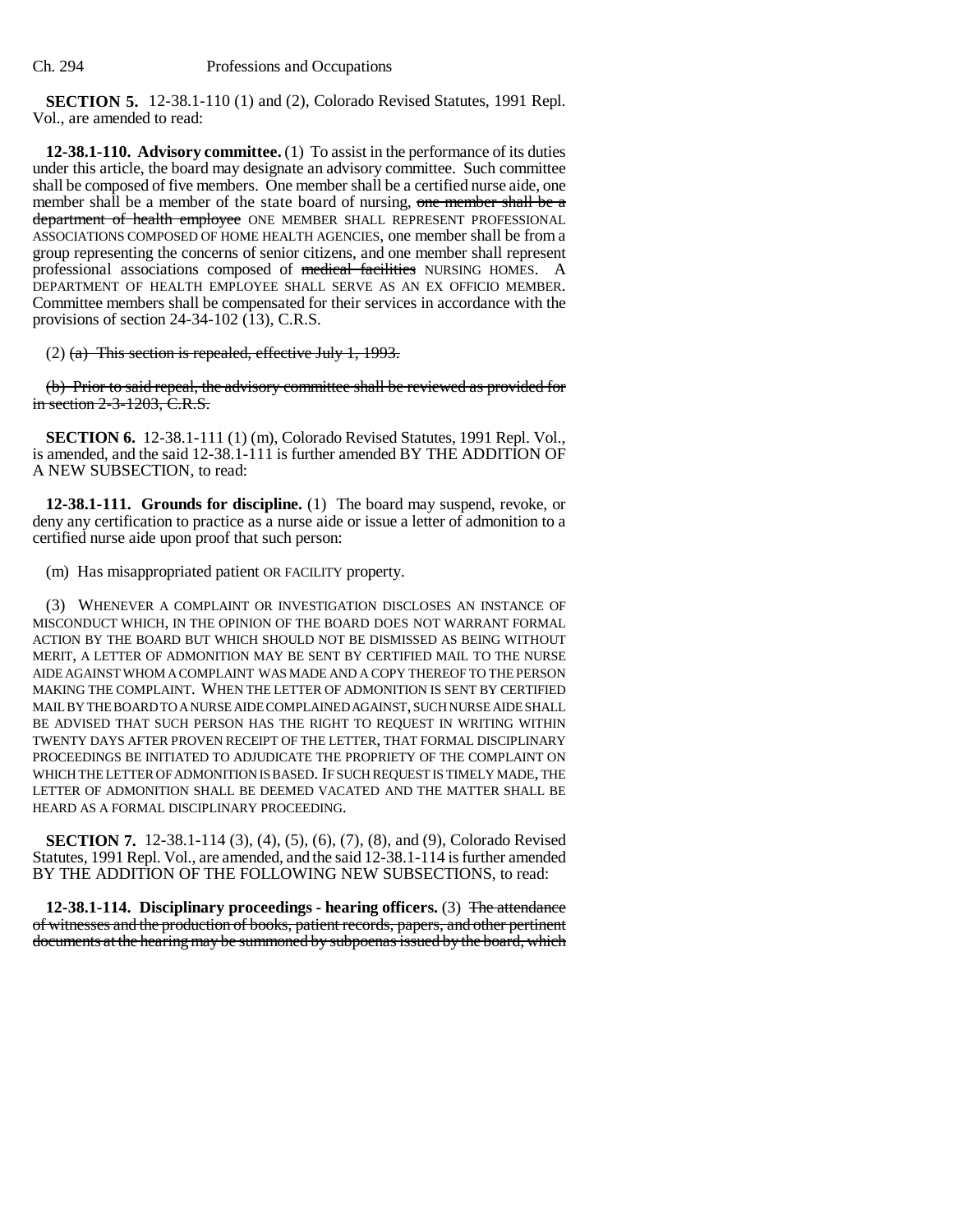shall be served in the manner provided by the Colorado rules of civil procedure for service of subpoenas. THE LICENSE OF A PERSON CERTIFIED BY THE BOARD AS A NURSE AIDE MAY BE REVOKED OR SUSPENDED OR SUCH PERSON MAY OTHERWISE BE DISCIPLINED UPON WRITTEN FINDINGS BY THE BOARD THAT THE LICENSEE HAS COMMITTED ACTS WHICH VIOLATE THE PROVISIONS OF THIS ARTICLE.

(4) Disciplinary proceedings shall be conducted in the manner prescribed by article 4 of title 24, C.R.S., and the hearing and opportunity for review shall be conducted pursuant to said article by the board or a hearing officer at the board's discretion. ANY CERTIFIED NURSE AIDE DISCIPLINED UNDER SUBSECTION (3) OF THIS SECTION SHALL BE NOTIFIED BY THE BOARD, BY A CERTIFIED LETTER TO THE MOST RECENT ADDRESS PROVIDED TO THE BOARD BY THE CERTIFIED NURSE AIDE, NO LATER THAN THIRTY DAYS FOLLOWING THE DATE OF THE BOARD'S ACTION, OF THE ACTION TAKEN, THE SPECIFIC CHARGES GIVING RISE TO THE ACTION, AND THE CERTIFIED NURSE AIDE'S RIGHT TO REQUEST A HEARING ON THE ACTION TAKEN.

 $(5)$  (a) No previously issued certificate to engage in practice as a nurse aide shall be revoked or suspended until after a hearing conducted pursuant to section 24-4-105, C.R.S., except in emergency situations as provided for by section 24-4-104, C.R.S. WITHIN THIRTY DAYS AFTER NOTIFICATION IS SENT BY THE BOARD, THE CERTIFIED NURSE AIDE MAY FILE A WRITTEN REQUEST WITH THE BOARD FOR A HEARING ON THE ACTION TAKEN. UPON RECEIPT OF THE REQUEST THE BOARD SHALL GRANT A HEARING TO THE CERTIFIED NURSE AIDE. IF THE CERTIFIED NURSE AIDE FAILS TO FILE A WRITTEN REQUEST FOR A HEARING WITHIN THIRTY DAYS, THE ACTION OF THE BOARD SHALL BE FINAL ON THAT DATE.

(b) The denial of an application to renew an existing certificate shall be treated in all respects as a revocation.

(6) In order to aid the board in any hearing or investigation instituted pursuant to this section, the board, through any member or executive officer thereof, shall have the power to issue subpoenas commanding production of copies of any documents containing information relevant to the practice of the nurse aide, including, but not limited to, hospital and physician records. The person providing such copies shall prepare them from the original record and shall delete from the copy provided pursuant to the subpoena the name of the patient, but he shall identify the patient by a numbered code to be retained by the custodian of the records from which the copies were made. Upon certification of the custodian that the copies are true and complete except for the patient's name, they shall be deemed authentic, subject to the right to inspect the originals for the limited purpose of ascertaining the accuracy of the copies. No privilege of confidentiality shall exist with respect to such copies, and no liability shall lie against the board or the custodian or the custodian's authorized employee for furnishing or using such copies in accordance with this subsection  $(6)$ . THE ATTENDANCE OF WITNESSES AND THE PRODUCTION OF BOOKS, PATIENT RECORDS, PAPERS, AND OTHER PERTINENT DOCUMENTS AT THE HEARING MAY BE SUMMONED BY SUBPOENAS ISSUED BY THE BOARD, WHICH SHALL BE SERVED IN THE MANNER PROVIDED BY THE COLORADO RULES OF CIVIL PROCEDURE FOR SERVICE OF SUBPOENAS.

(7) Any person participating in good faith in the making of a complaint or report or participating in any investigative or administrative proceeding pursuant to this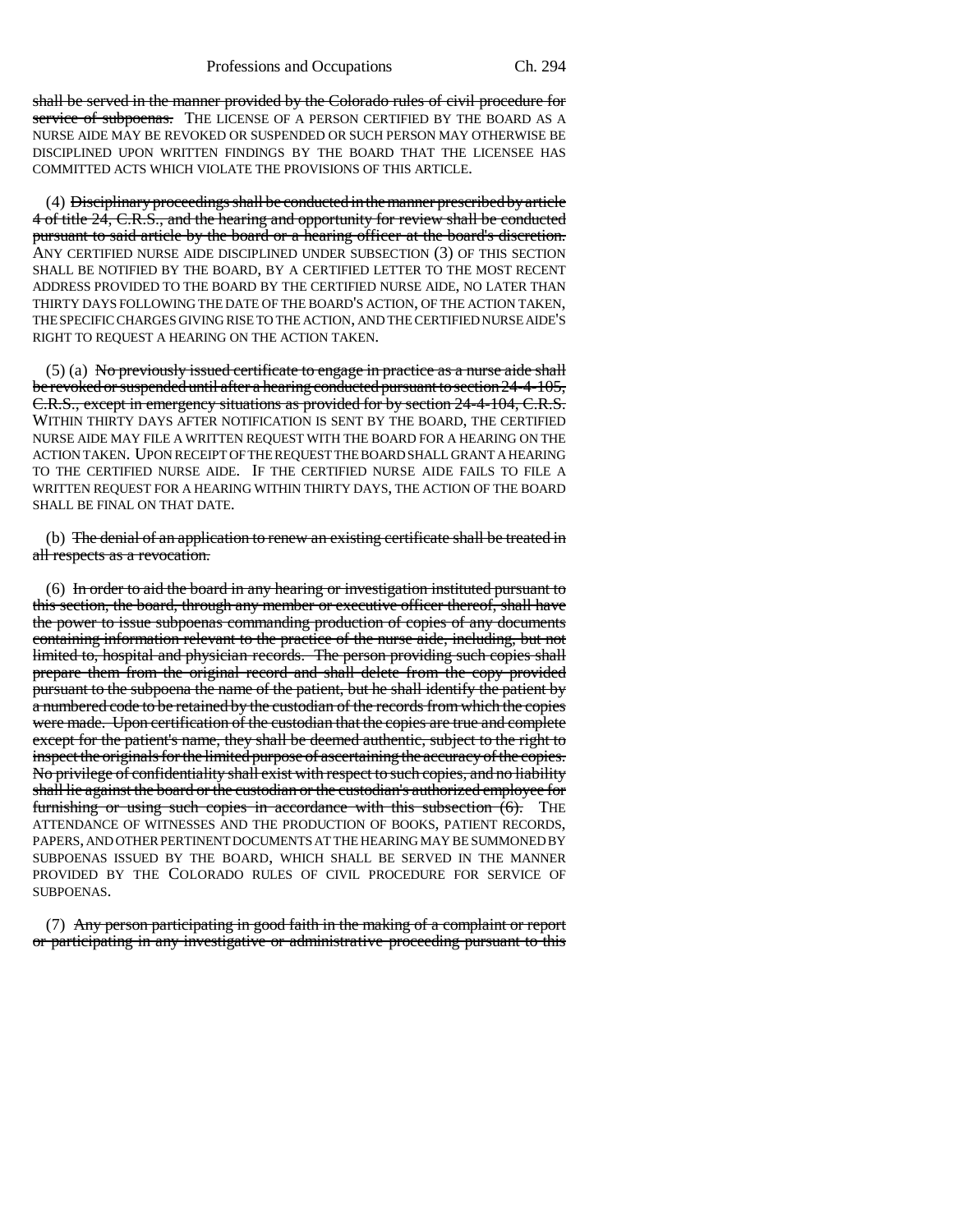#### Ch. 294 Professions and Occupations

article shall be immune from any civil liability that otherwise might result by reason of such action. DISCIPLINARY PROCEEDINGS SHALL BE CONDUCTED IN THE MANNER PRESCRIBED BY ARTICLE 4 OF TITLE 24,C.R.S., AND THE HEARING AND OPPORTUNITY FOR REVIEW SHALL BE CONDUCTED PURSUANT TO SAID ARTICLE BY THE BOARD OR A HEARING OFFICER AT THE BOARD'S DISCRETION.

(8) An employer of a nurse aide shall report to the board any disciplinary action taken against the nurse aide or any resignation in lieu of a disciplinary action for conduct which constitutes a violation of this article. FAILURE OF THE CERTIFIED AIDE TO APPEAR AT THE HEARING WITHOUT GOOD CAUSE SHALL BE DEEMED A WITHDRAWAL OF HIS OR HER REQUEST FOR A HEARING, AND THE BOARD'S ACTION SHALL BE FINAL ON THAT DATE. FAILURE, WITHOUT GOOD CAUSE, OF THE BOARD TO APPEAR AT THE HEARING SHALL BE DEEMED CAUSE TO DISMISS THE PROCEEDING.

(9) (a) Except when a decision to proceed with a disciplinary action has been agreed upon by a majority of the board or its designee, any investigations, examinations, hearings, meetings, or any other proceedings of the board related to discipline that are conducted pursuant to the provisions of this section shall be exempt from the provisions of any law requiring that the proceedings of the board be conducted publicly. NO PREVIOUSLY ISSUED CERTIFICATE TO ENGAGE IN PRACTICE AS A NURSE AIDE SHALL BE REVOKED OR SUSPENDED EXCEPT UNDER THE PROCEDURE SET FORTH IN THIS SECTION, EXCEPT IN EMERGENCY SITUATIONS AS PROVIDED BY SECTION 24-4-104, C.R.S.

(b) THE DENIAL OF AN APPLICATION TO RENEW AN EXISTING CERTIFICATE SHALL BE TREATED IN ALL RESPECTS AS A REVOCATION.

(10) IN ORDER TO AID THE BOARD IN ANY HEARING OR INVESTIGATION INSTITUTED PURSUANT TO THIS SECTION, THE BOARD, THROUGH ANY MEMBER OR EXECUTIVE OFFICER THEREOF, SHALL HAVE THE POWER TO ISSUE SUBPOENAS COMMANDING PRODUCTION OF COPIES OF ANY DOCUMENTS CONTAINING INFORMATION RELEVANT TO THE PRACTICE OF THE NURSE AIDE, INCLUDING, BUT NOT LIMITED TO, HOSPITAL AND PHYSICIAN RECORDS. THE PERSON PROVIDING SUCH COPIES SHALL PREPARE THEM FROM THE ORIGINAL RECORD AND SHALL DELETE FROM THE COPY PROVIDED PURSUANT TO THE SUBPOENA THE NAME OF THE PATIENT, BUT THE PATIENT SHALL BE IDENTIFIED BY A NUMBERED CODE TO BE RETAINED BY THE CUSTODIAN OF THE RECORDS FROM WHICH THE COPIES WERE MADE. UPON CERTIFICATION OF THE CUSTODIAN THAT THE COPIES ARE TRUE AND COMPLETE EXCEPT FOR THE PATIENT'S NAME, THEY SHALL BE DEEMED AUTHENTIC, SUBJECT TO THE RIGHT TO INSPECT THE ORIGINALS FOR THE LIMITED PURPOSE OF ASCERTAINING THE ACCURACY OF THE COPIES. NO PRIVILEGE OF CONFIDENTIALITY SHALL EXIST WITH RESPECT TO SUCH COPIES, AND NO LIABILITY SHALL LIE AGAINST THE BOARD OR THE CUSTODIAN OR THE CUSTODIAN'S AUTHORIZED EMPLOYEE FOR FURNISHING OR USING SUCH COPIES IN ACCORDANCE WITH THIS SUBSECTION (10).

(11) ANY PERSON PARTICIPATING IN GOOD FAITH IN THE MAKING OF A COMPLAINT OR REPORT OR PARTICIPATING IN ANY INVESTIGATIVE OR ADMINISTRATIVE PROCEEDING PURSUANT TO THIS ARTICLE SHALL BE IMMUNE FROM ANY CIVIL LIABILITY THAT OTHERWISE MIGHT RESULT BY REASON OF SUCH ACTION.

(12) AN EMPLOYER OF A NURSE AIDE SHALL REPORT TO THE BOARD ANY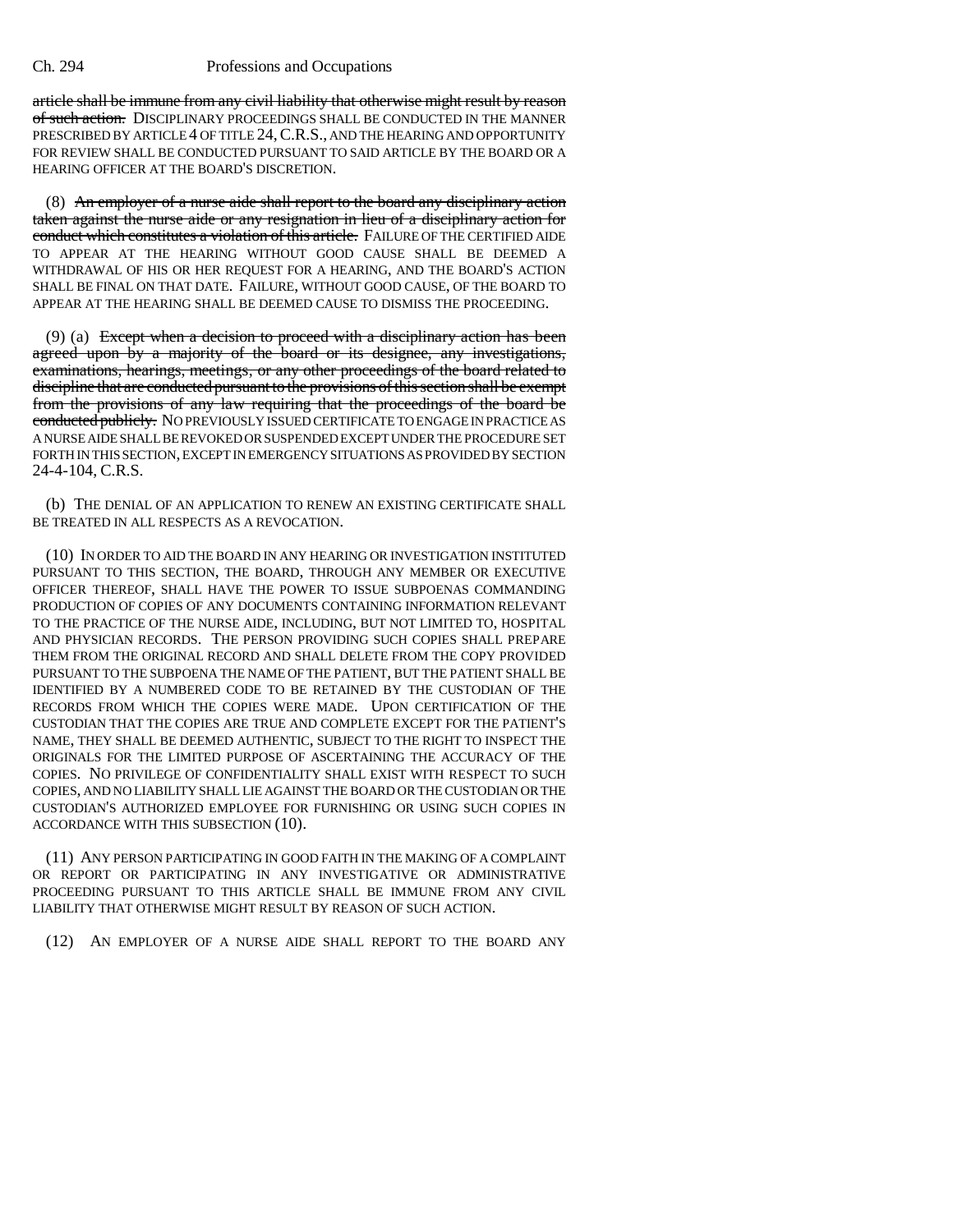DISCIPLINARY ACTION TAKEN AGAINST THE NURSE AIDE OR ANY RESIGNATION IN LIEU OF A DISCIPLINARY ACTION FOR CONDUCT WHICH CONSTITUTES A VIOLATION OF THIS ARTICLE.

(13) EXCEPT WHEN A DECISION TO PROCEED WITH A DISCIPLINARY ACTION HAS BEEN AGREED UPON BY A MAJORITY OF THE BOARD OR ITS DESIGNEE, ANY INVESTIGATIONS, EXAMINATIONS, HEARINGS, MEETINGS, OR ANY OTHER PROCEEDINGS OF THE BOARD RELATED TO DISCIPLINE THAT ARE CONDUCTED PURSUANT TO THE PROVISIONS OF THIS SECTION SHALL BE EXEMPT FROM THE PROVISIONS OF ANY LAW REQUIRING THAT THE PROCEEDINGS OF THE BOARD BE CONDUCTED PUBLICLY.

**SECTION 8.** 12-38.1-115 (3), Colorado Revised Statutes, 1991 Repl. Vol., is amended to read:

**12-38.1-115. Surrender of certificate.** (3) The board shall not issue a certificate to a former holder of a certificate whose certificate has been surrendered unless A ONE-YEAR WAITING PERIOD HAS PASSED SINCE THE DATE OF THE SURRENDER, the applicant meets HAS MET the requirements of this article, has successfully repeated an approved education program, and has REPEATED AND passed a competency evaluation.

**SECTION 9.** 12-38.1-117 (1), Colorado Revised Statutes, 1991 Repl. Vol., is amended BY THE ADDITION OF A NEW PARAGRAPH to read:

**12-38.1-117. Exclusions.** (1) This article shall not be construed to affect or apply to:

(f) ANY PERSON PERFORMING SERVICES PURSUANT TO SECTIONS 12-38-132, 25-1-107 (1) (ee), AND 27-10.5-103 (2) (k), C.R.S.

**SECTION 10.** 12-38.1-118 (2), Colorado Revised Statutes, 1991 Repl. Vol., is amended to read:

**12-38.1-118. Unlawful acts.** (2) Any person who violates the provisions of subsection (1) of this section commits a class  $\rightarrow$  2 misdemeanor and shall be punished as provided in section 18-1-106, C.R.S., Any person who subsequently violates any provision of subsection (1) of this section within three years after the date of the first conviction under this section commits a class 5 felony and shall be punished as provided in section 18-1-105, C.R.S. AND ANY PERSON COMMITTING A SUBSEQUENT OFFENSE COMMITS A CLASS 6 FELONY AND SHALL BE PUNISHED AS PROVIDED IN SECTION 18-1-105, C.R.S.

**SECTION 11.** 12-38.1-120, Colorado Revised Statutes, 1991 Repl. Vol., is amended to read:

**12-38.1-120. Repeal of article.** This article is repealed, effective July 1, 1993 JULY 1, 2003. Prior to such repeal, the certification functions of the state board of nursing shall be reviewed as provided for in section 24-34-104, C.R.S.

**SECTION 12.** 24-34-104 (22) (c) (II), Colorado Revised Statutes, 1988 Repl. Vol., as amended, is amended, and the said 24-34-104 is further amended BY THE